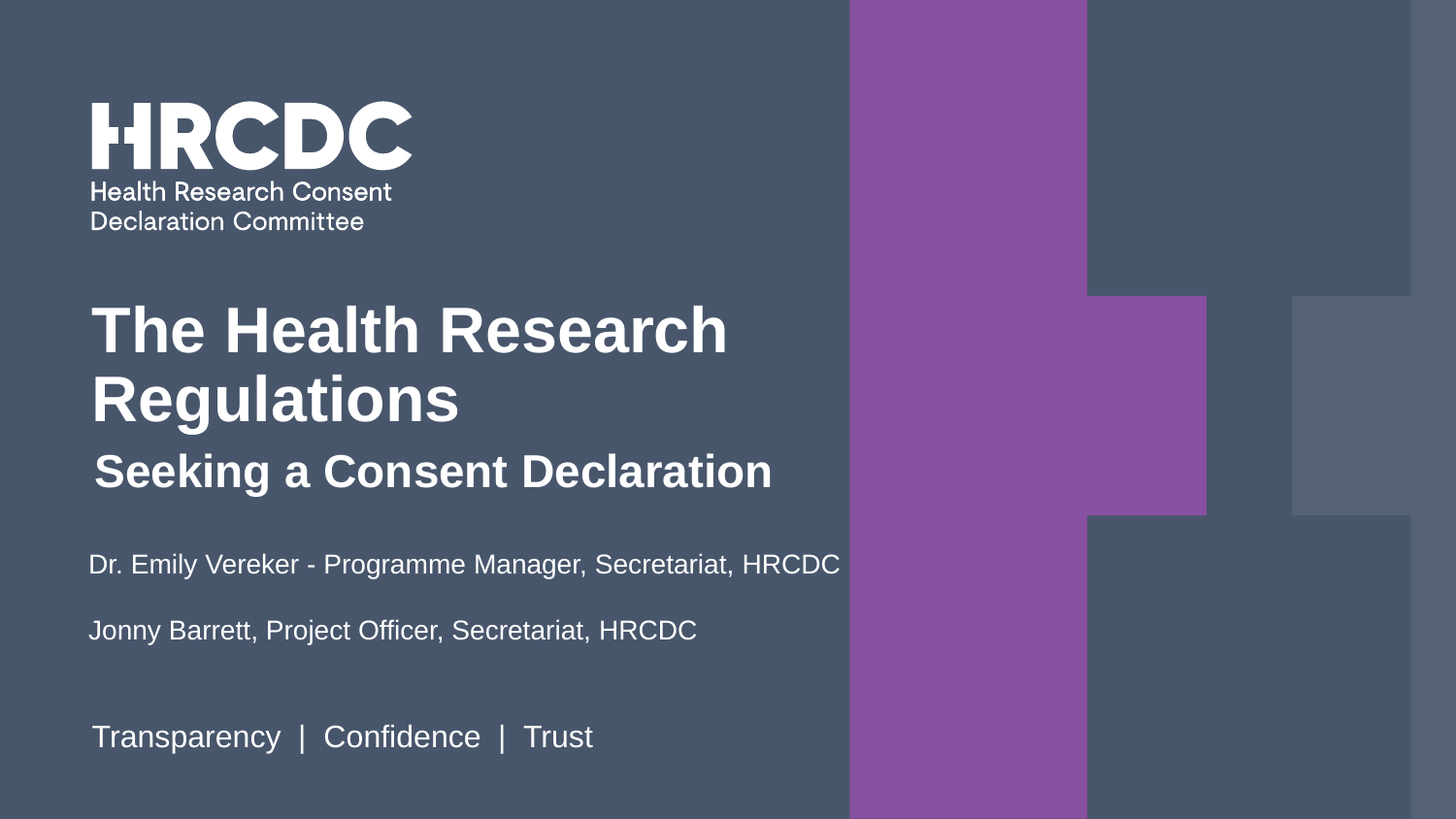## **History - Health Research Regulations**





STATUTORY INSTRUMENTS.

S.I. No. 314 of 2018

#### Suitable and specific measures for processing

- 36. (1) Where a requirement that suitable and specific measures be taken to safeguard the fundamental rights and freedoms of data subjects in processing personal data of those subjects is imposed by this Act or regulations made under this Act, those measures may include in particular the following-
	- (a) explicit consent of the data subject for the processing of his or her personal data for one or more specified purposes,



Number 7 of 2018

**Data Protection Act 2018** 

Declaration Committee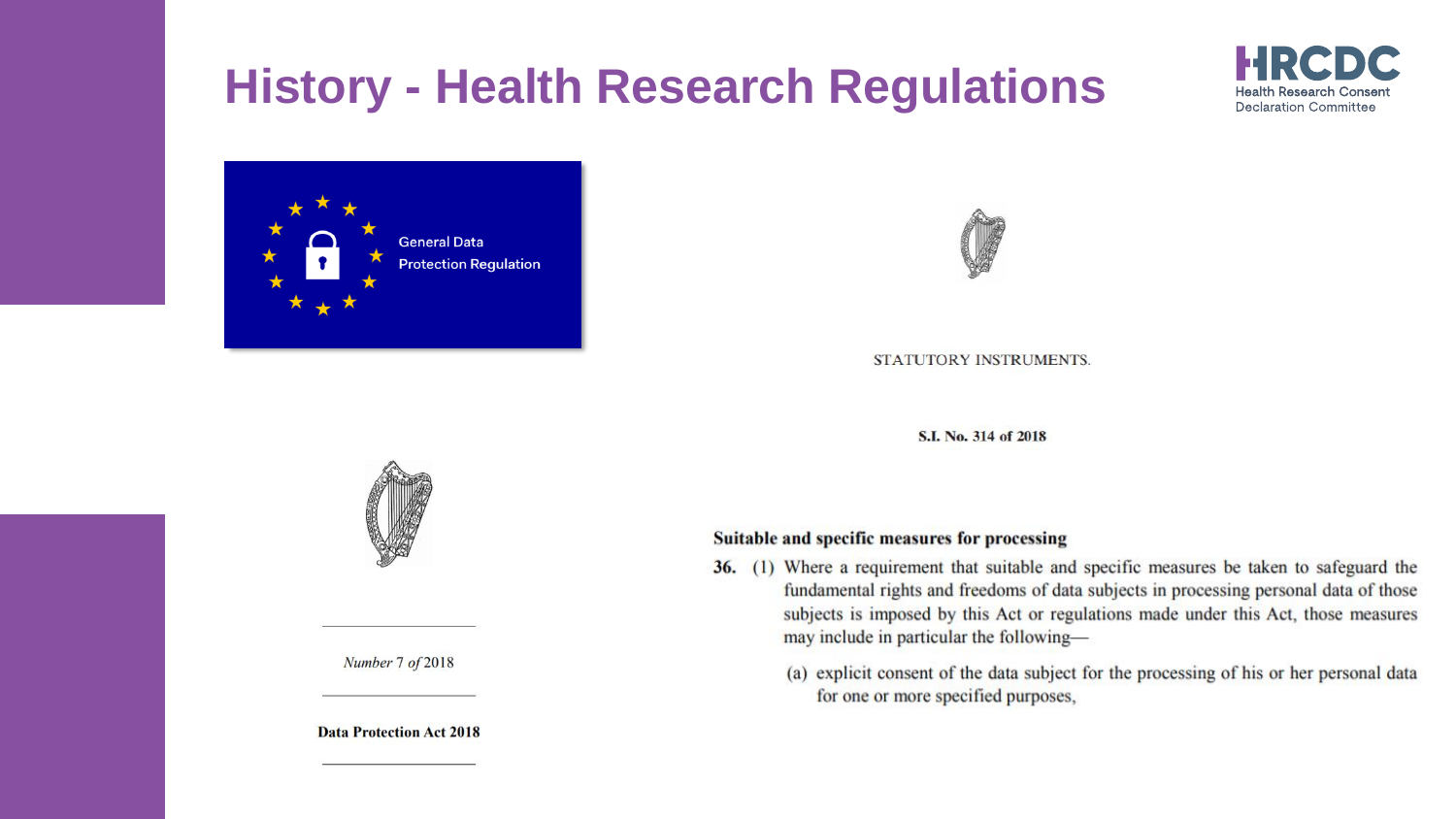

#### **Privacy rights of individuals**

#### News > Irish News > HSE

#### Irish patient records being found in bag on side of road among 277 HSE data breaches

Internal documents also revealed an employee in North Dublin 'mixed up' a patient's records with material handed out at a workshop

**RTE** News Sport Entertainment Business Lifestyle Culture Player TV Radio More  $News > Leinstein$ Elections 2019 Ireland World Business Politics Nuacht Investigations Progra

#### Inquiry call after hospital patient notes found in Drogheda garden

Updated / Wednesday, 1 May 2019 19:28



#### **The Telegraph**

Home Video News World Sport Business Money Comment Culture Travel Life Politics | Investigations | Obits | Education | Science | Earth | Weather | Health | Royal | Celeb

#### HOME » NEWS » UK NEWS

#### Alder Hey sold tissue from live children

| By Nigel Bunyan<br>12:00AM GMT 27 Jan 2001                                                                           | <b>UK News</b><br>News » |  |
|----------------------------------------------------------------------------------------------------------------------|--------------------------|--|
| THE children's hospital at the centre of a row over the stockpiling of                                               | <b>EXTERNAL LINKS</b>    |  |
| babies' organs sold body parts from living children to a pharmaceutical<br>company for research if emerged vesterday | Press releases -         |  |

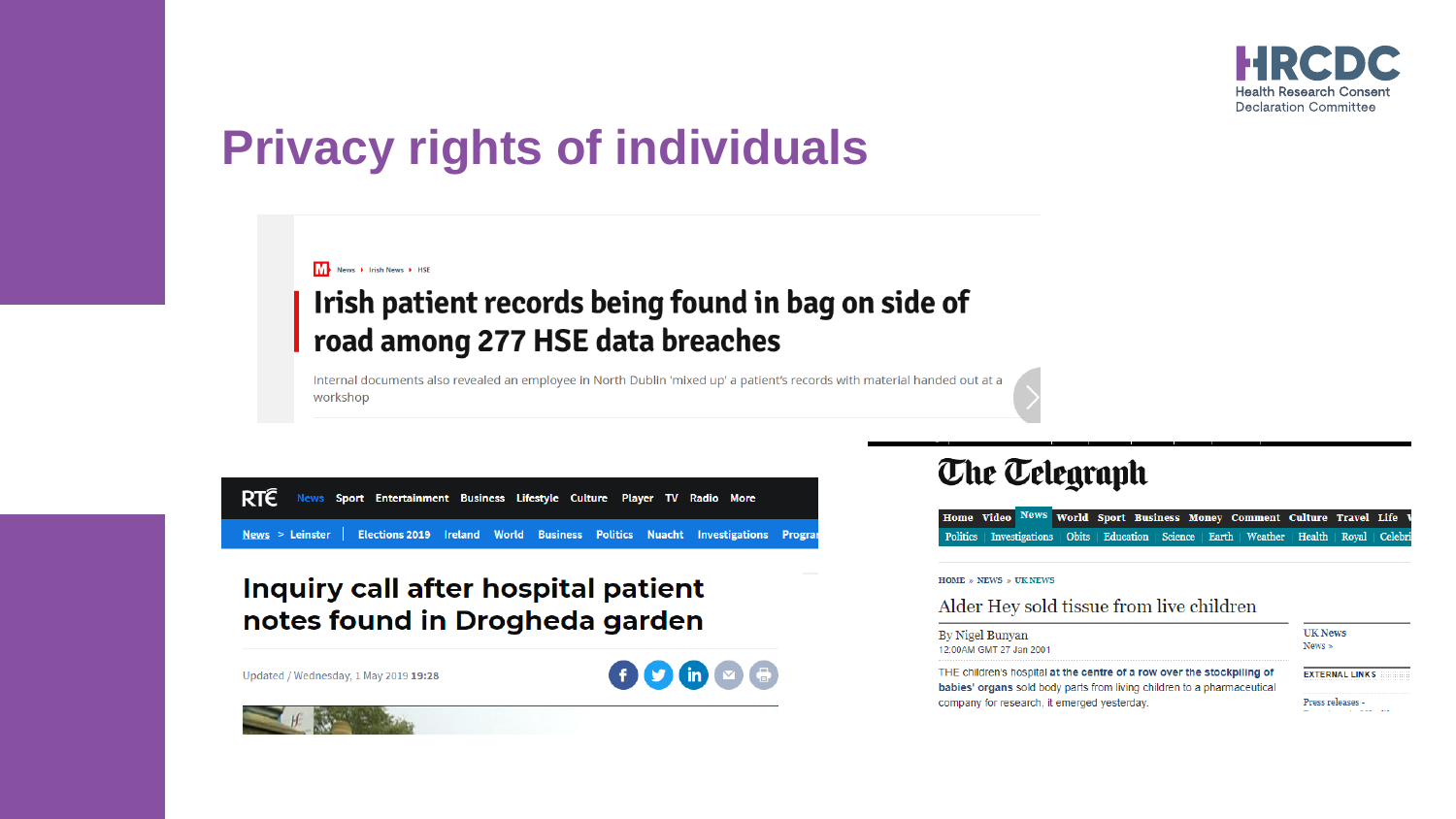

#### **Consent is an essential consideration**

#### **THE IRISH TIMES**

Tue, Apr 23, 2019

| <b>NEWS</b> | SPORT | <b>BUSINESS</b> | OPINION | LIFE & STYLE                                                                            | CULTURE |  |
|-------------|-------|-----------------|---------|-----------------------------------------------------------------------------------------|---------|--|
|             |       |                 |         | Brexit   Ireland   World   Politics   Crime & Law   Social Affairs   Health   Education |         |  |

#### Consent on human tissue the key, says legal expert

© Fri, Feb 11, 2000, 00:00

#### Kevin O'Sullivan

There is an urgent need to introduce legislation and guidelines embracing G informed consent on the taking of organs and tissue from patients following post-mortems in Irish hospitals, according to an expert in medical and legal issues.

(\*\*\*) Prof Denis Cusack of UCD said the only legislation which touched on human tissue was the Anatomy Act dating from the 1830s, and it only related to whole corpses.

#### **THE IRISH TIMES**

Mon. Jun 24, 2019

| <b>NEWS</b> | SPORT | <b>BUSINESS</b> | OPINION | LIFE & STYLE                                                                                              | CULTURE | MORE |
|-------------|-------|-----------------|---------|-----------------------------------------------------------------------------------------------------------|---------|------|
|             |       |                 |         | <b>Health</b>   Brexit   Ireland   World   Politics   Crime & Law   Social Affairs   Education   Subscrib |         |      |

#### Gynaecologist performed 'exploratory work' without consent

Kilkenny hospital referred matter to Medical Council and sought suspension of doctor

@ about 14 hours ago

Paul Cullen Health Editor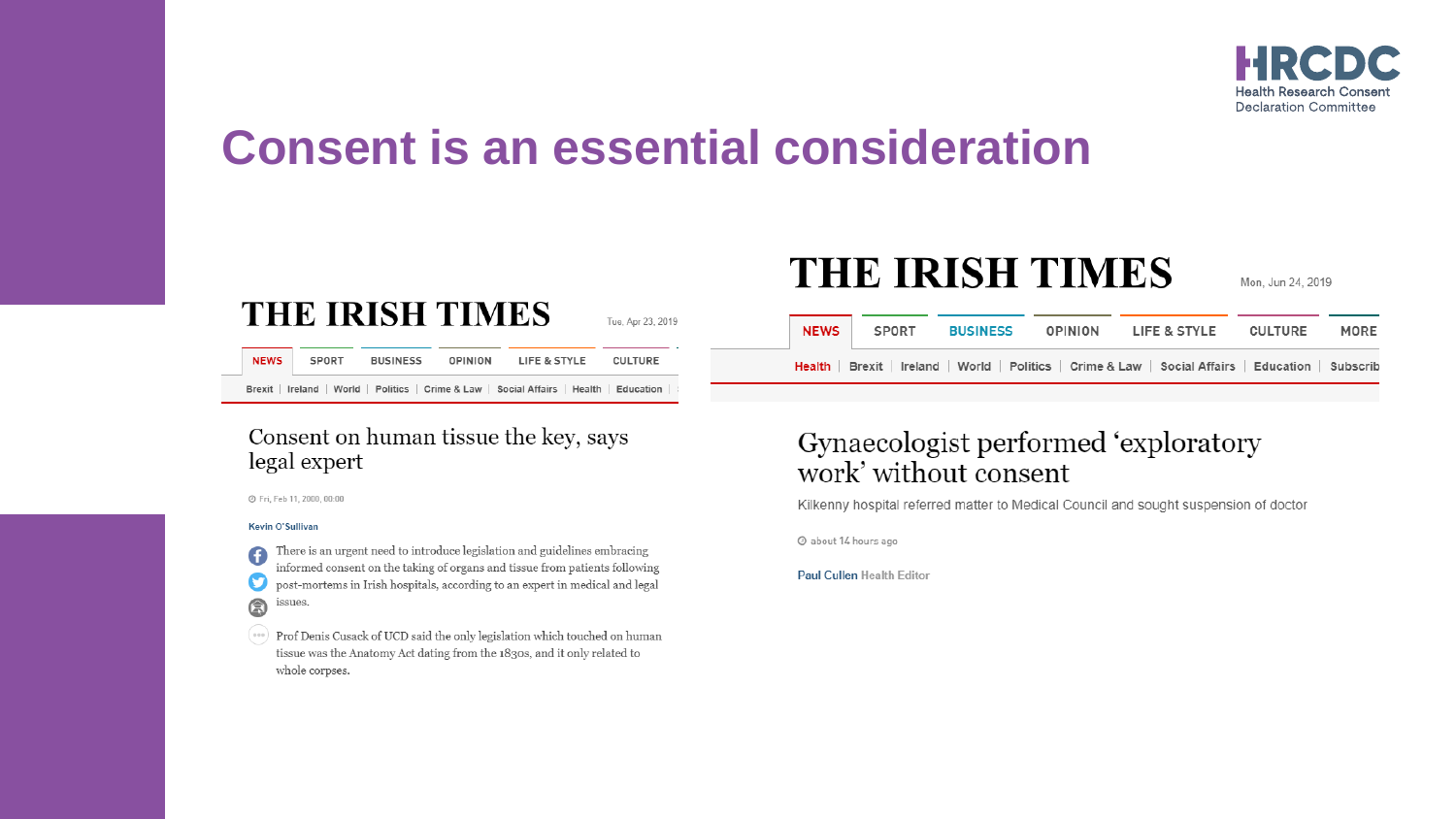## **Health Research Regulations**

- August 7th 2018
- 1 year transition period until August  $7<sup>th</sup>$ , 2019, (July  $7<sup>th</sup>$ )
- Reinforces Safeguards already set down in GDPR
- Safeguards;
	- Ethics approval
	- Controller(s) and Processor(s) identified
	- Details of sharing of data (who/purpose)
	- Training for researchers
	- DPIA and risk identification
	- Data minimisation & controls
	- Access limitation
	- Anonymisation, archiving, retention
	- Other technical /organisation measures eg contracts.
	- Transparency
- Introduces explicit '**Consent**' as a Safeguard;



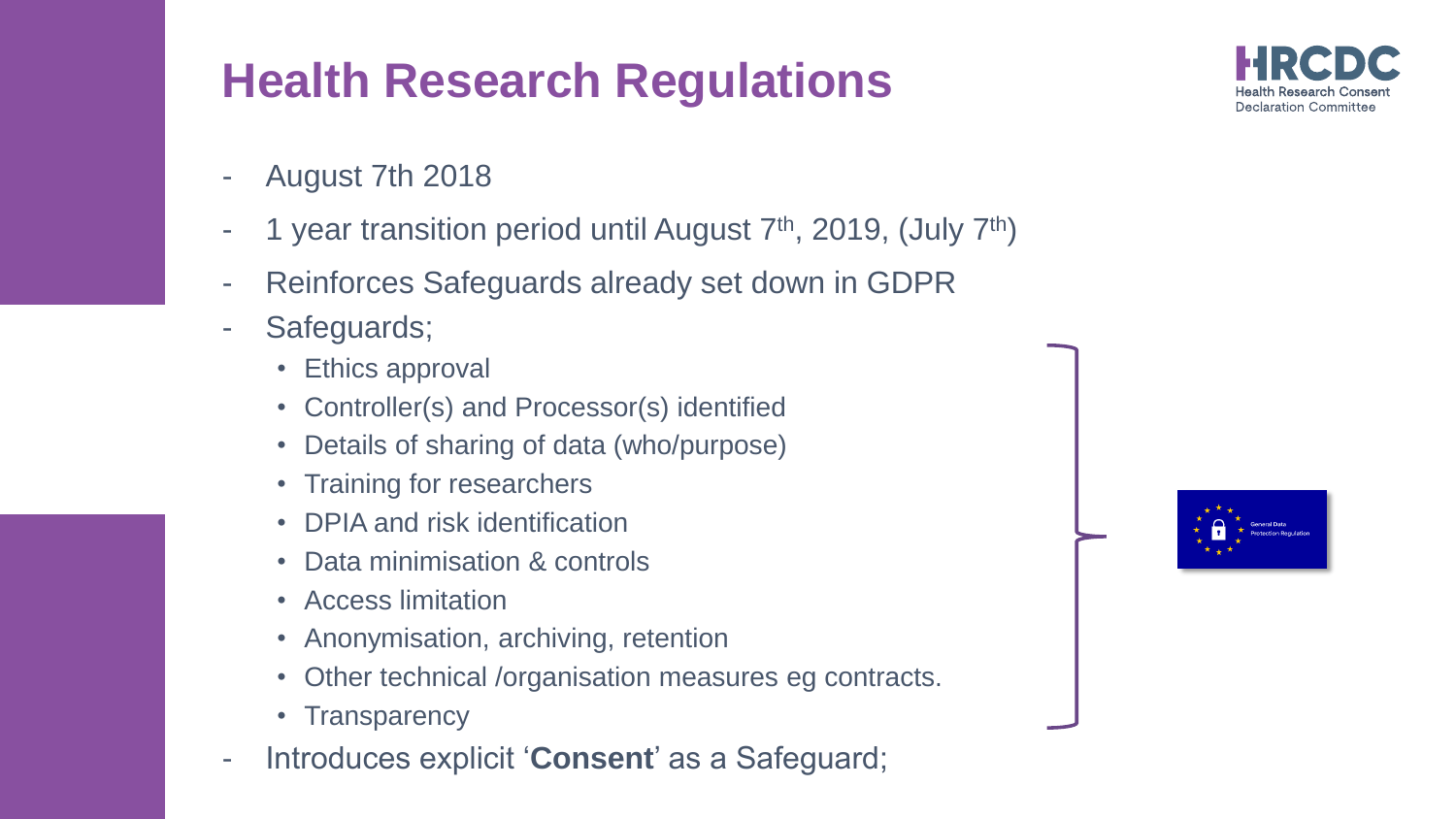#### **Explicit consent**

EU **GDPR** Regulation "Consent should be given by a clear affirmative act establishing a freely given, specific, informed and *unambiguous* indication of the data subject's agreement to the processing of personal data relating to him or her, such as by a written statement, including by electronic means, or an oral statement."

EU **Data Protection Directive**: "any freely given specific and informed indication of his wishes by which the data subject signifies his agreement to personal data relating to him being processed"



An Roinn Sláinte Department of Health

**Guidance on Information Principles for informed consent for the** processing of personal data for health research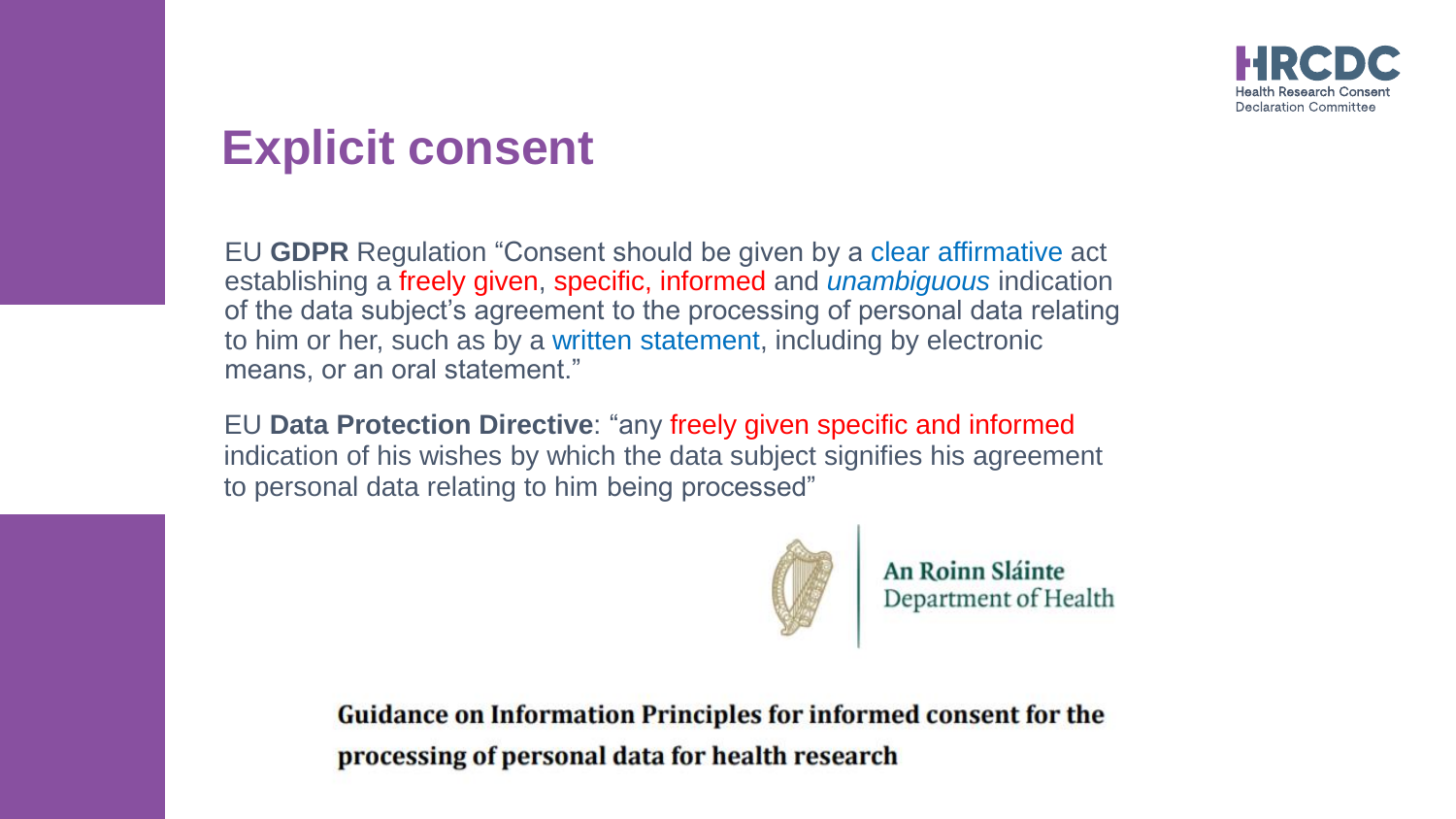

## **Do I need a Consent Declaration?**

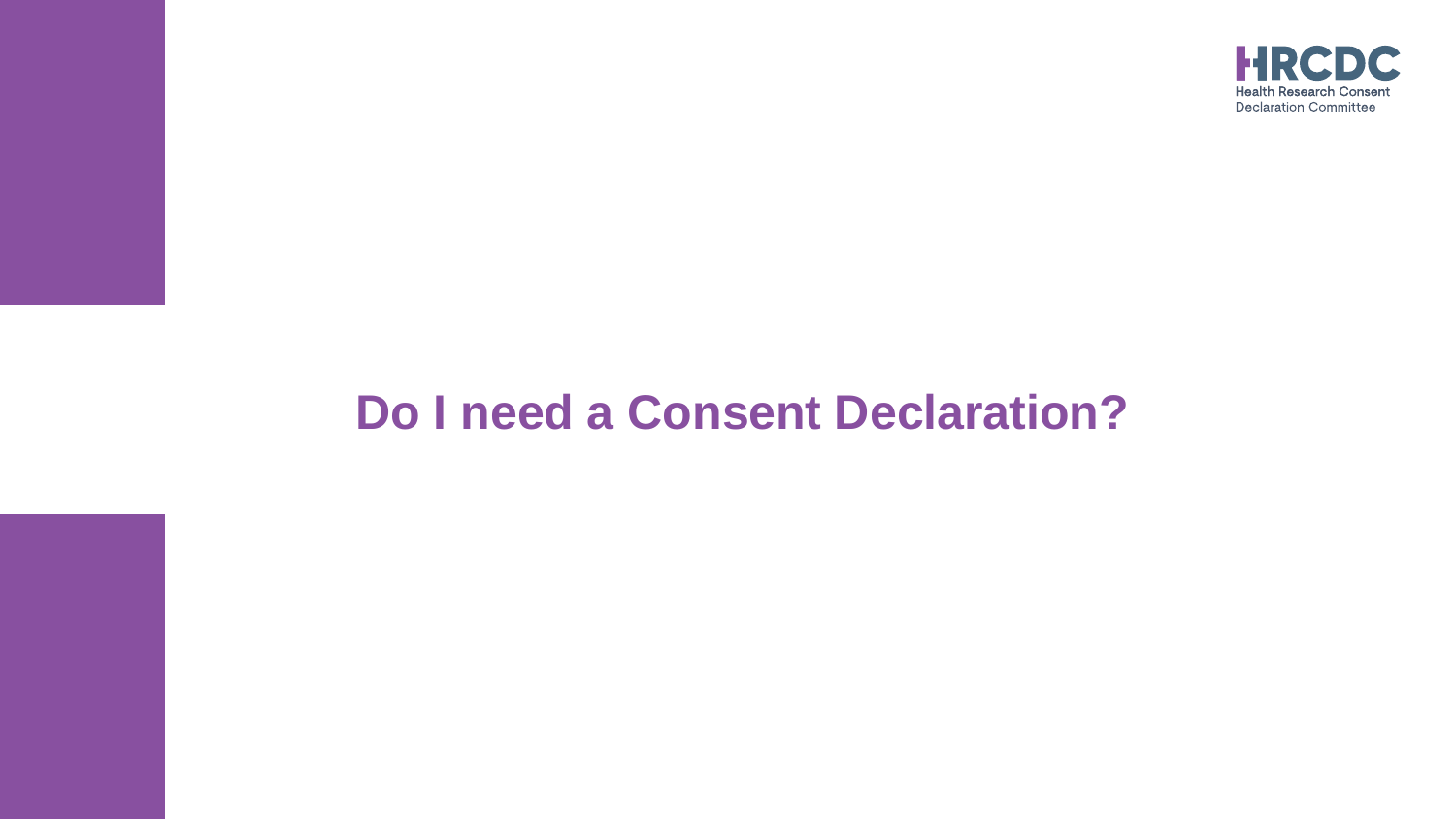### **Keep your questions simple – the answers might be complicated.**

- Am I/We the Data Controller(s) (YES)
- Am I 'processing' personal data (YES)
- Is it anonymised? (NO)
- Can/should I anonymise the data (NO)
- Do I have permissions? (MAYBE)
- Do I have *explicit* consent? (NO)
- Can I get explicit consent? (NO)

https://www.dataprotection.ie /en/guidancelanding/anonymisation-andpseudonymisation

**Health Research Consent Declaration Committee** 

HRCDC

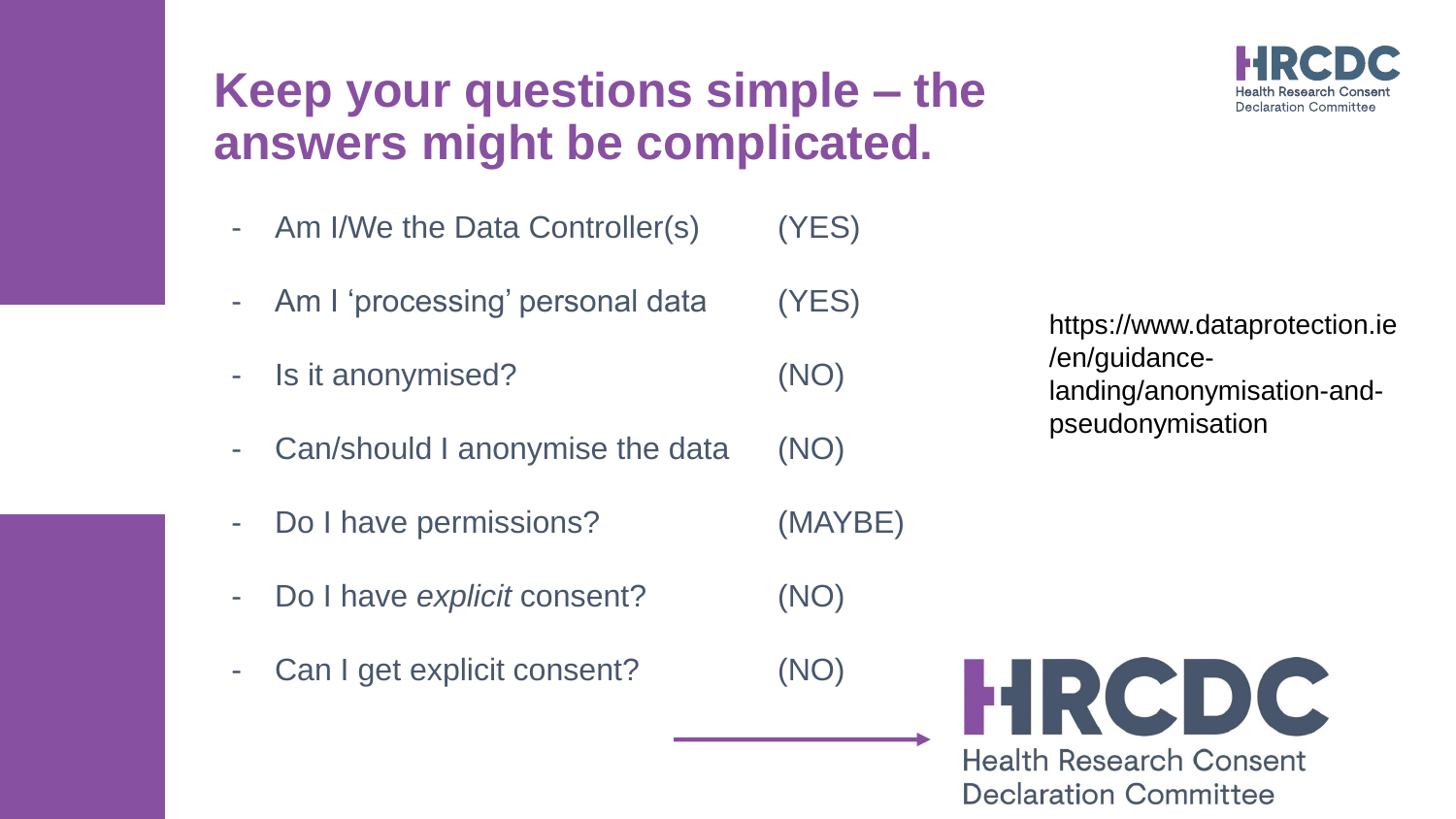

#### **A Declaration…**

- Is made solely to the Data Controller
- Covers the processing of data (collection, use, storage, retention, altering,
- Does not cover the transfer of data to other third party recipient data controllers
- Time limited



- May have conditions attached
- The public's interest in health research must **significantly** outweigh the requirement for explicit consent
- All other Safeguards must be in place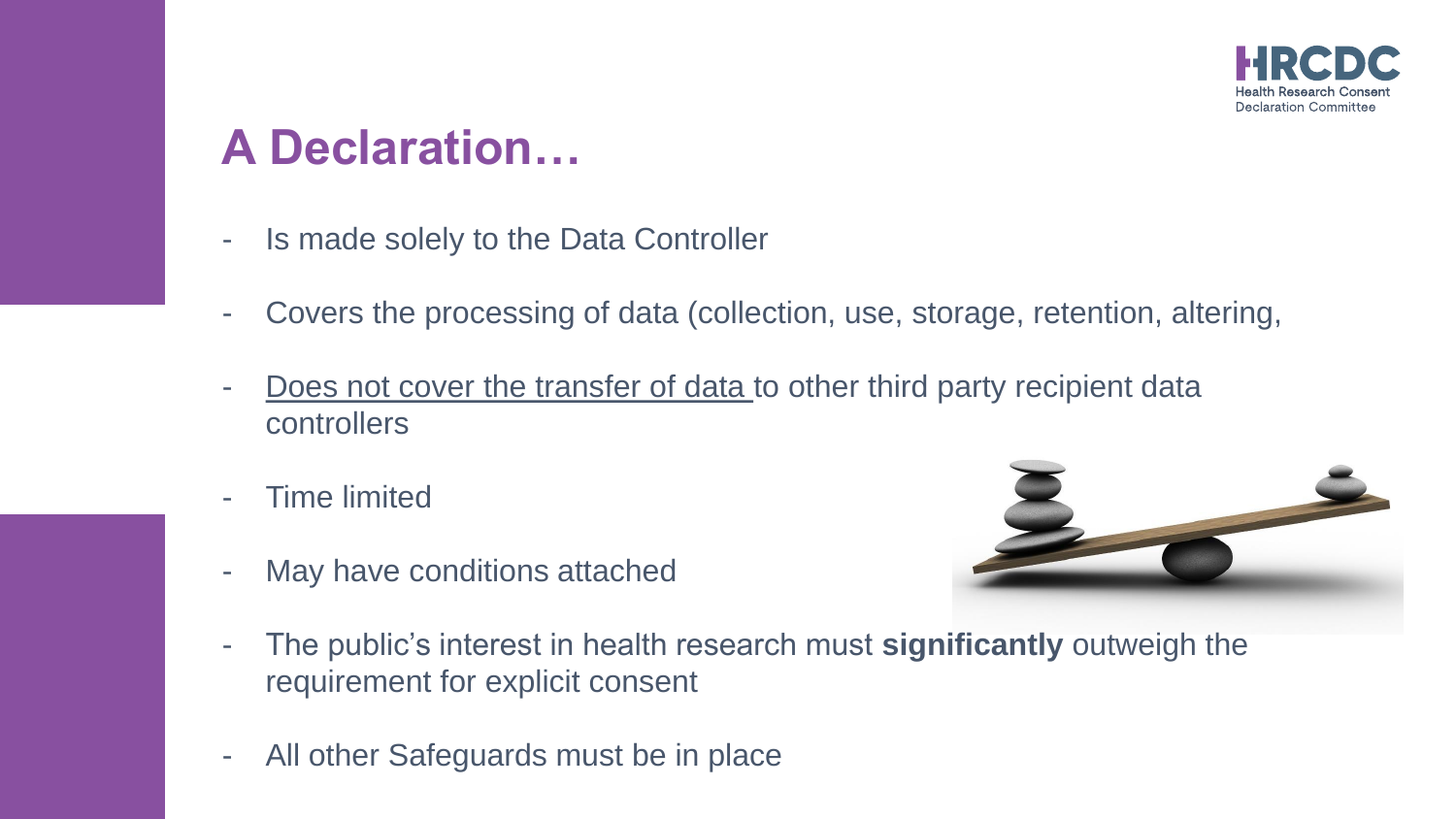

### **How to Apply**

- If in doubt……. [DPO@DataControllerOrganisation.ie](mailto:DPO@DataControllerOrganisation.ie)
- [secretariat@hrcdc.ie](mailto:secretariat@hrcdc.ie), [www.hrcdc.ie](http://www.hrcdc.ie/)
- The application guideline notes are useful
- Take a different perspective,
- Step into the shoes of the data subject/patient/participant, whose data you are using
- The HRCDC is seeking assurances that in the absence of consent, the privacy rights of non consented individuals are met with GDPR level of Safeguards.

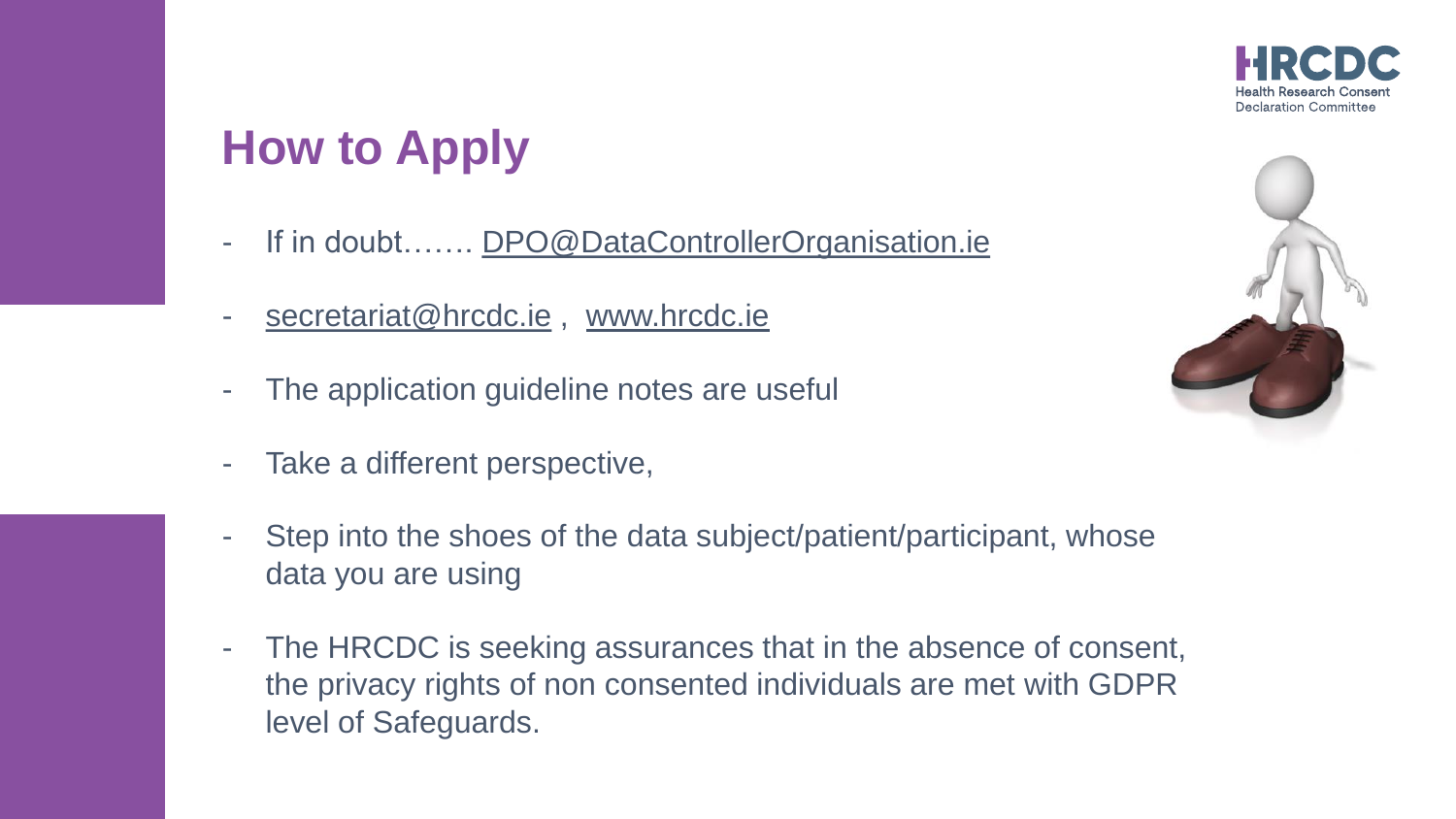

#### **Application Pitfalls**

- Unclear who is the **Controller** this determines who the declaration is made to
- Describe ALL the **data** being collected
	- Why the need to collect so much data?
	- The source of the data? Staff data? Patient data?
	- Can you minimise the data? Generalisation
	- eg Year of birth Vs date of birth Vs Age
- The **data flow** is unclear
	- A schematic/data flow map helps
	- Point of collection, to storage, to user
- **Exit Strategy**  this will aid defining the scope of the Declaration
	- eg how long is the declaration for?
	- eg when in the future can data be anonymised?
	- eg when will the 'Master Key' be destroyed?
	- eg when will the study be published and project completed?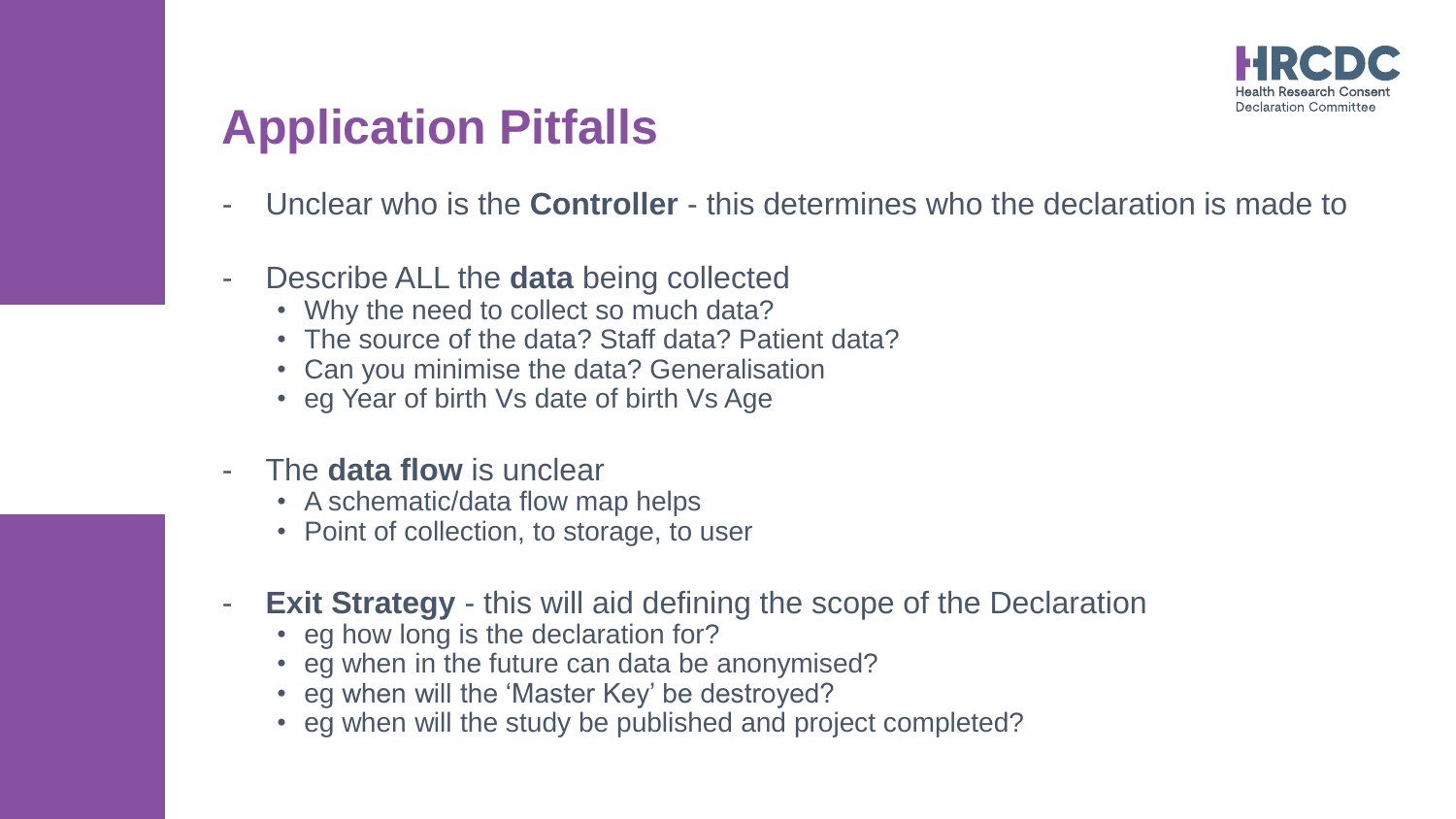

#### **Application Pitfalls**

- The **DPIA** is not consistent with the content of the application form
- The **DPO** must have provided feedback on the DPIA
- **REC** approval (or provisional) approval is required and must be in date
- Why **Consent** can not be obtained
	- Do not generalise
	- Resourcing is not an adequate reason on it's own.
	- Case by Case cohort size, vulnerability, ethical considerations, etc
	- A strong evidenced based case should be presented.
	- Consider a pilot study
	- Talk to your REC
	- Talk to patient focus group, get perspectives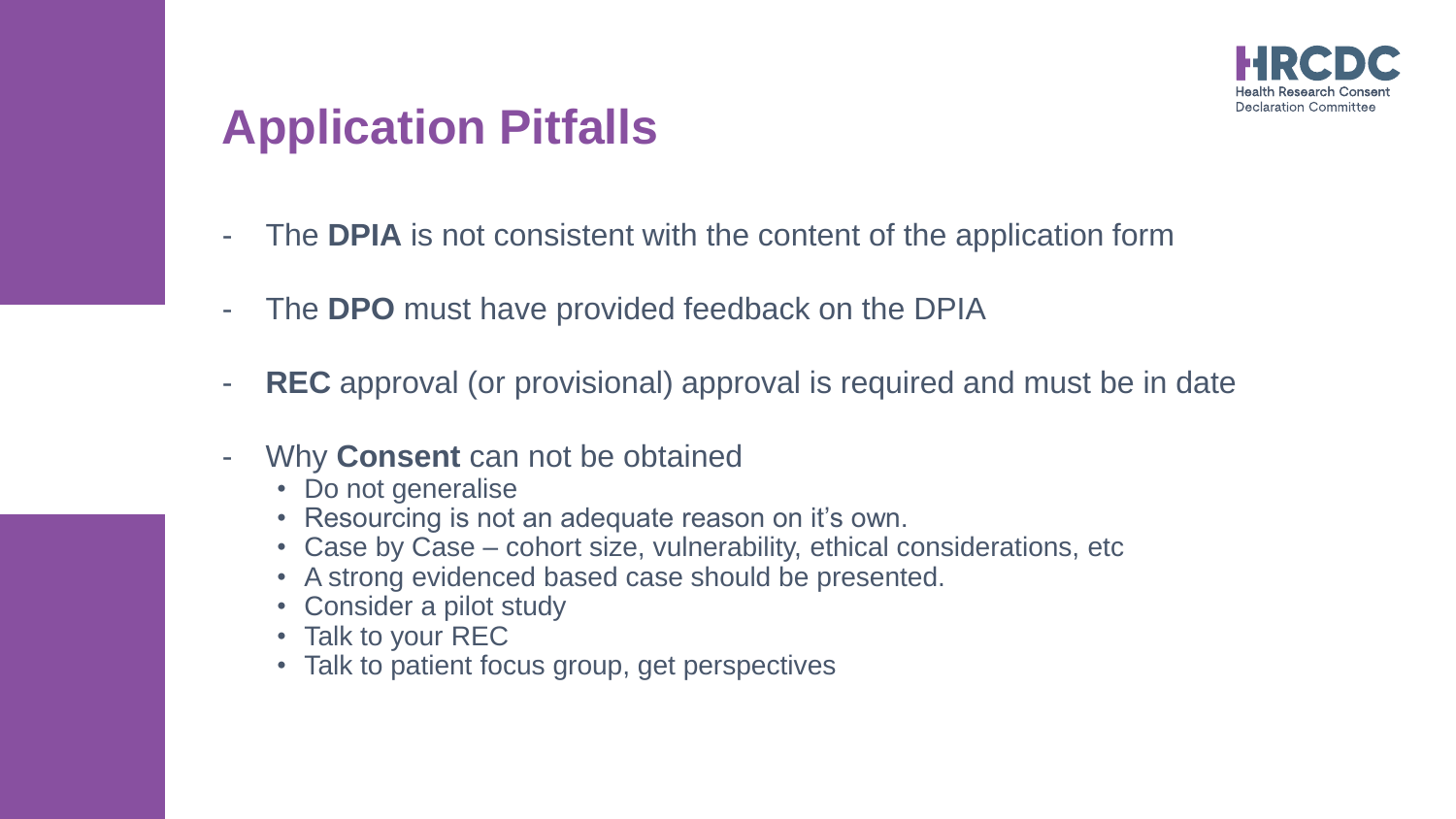

### **Application Pitfalls**

- **PPI Engagement**
	- eg consider liaising with focus groups,
	- eg consider have PPI been involved for the life time of the project
	- A basic letter endorsing the project may not be construed as PPI engagement from a group might
- **Transparency** is a Safeguard
	- This isn't about methodology, it's about the participant knowing what is happening with their data.
	- No surprises, update privacy notices, update websites
- **Technical** measures are Safeguards
	- eg controls, data access, storing, archiving, anonymising, retention periods
- Be **Consistent** and **Clear**
	- eg "the data will be irrevocably anonymised"....later on …."the pseudonymised data will"…
	- eg "the Research team"……later on…."the Hospital Staff"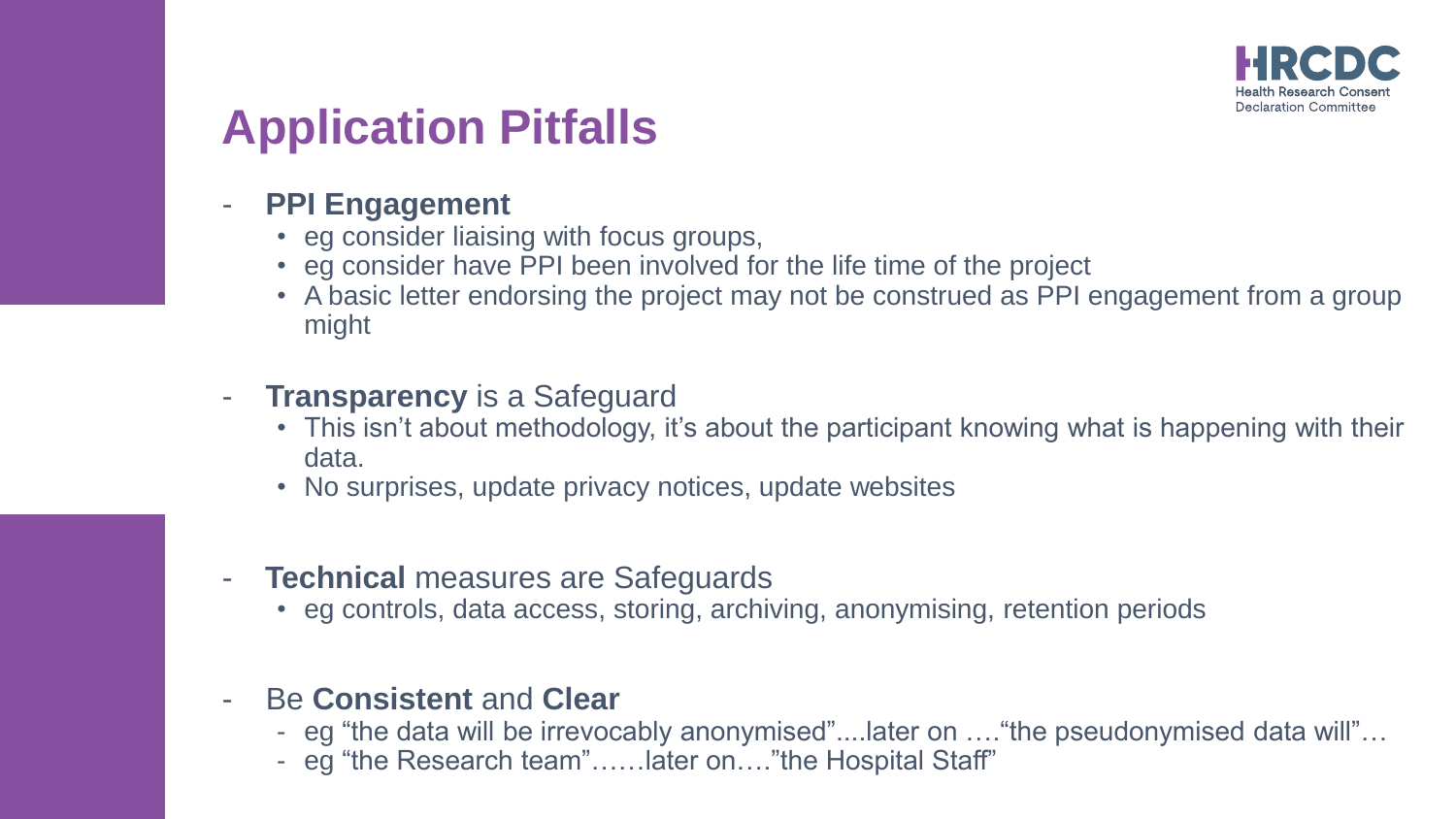

### **HRCDC key considerations**

- Why (re)consent could not be sought?
- What is the public interest case?
- Higher the risk to privacy rights, the stronger the public interest and consent cases should be
- Has there been patient and/or public involvement
- All items are considered on balance with each other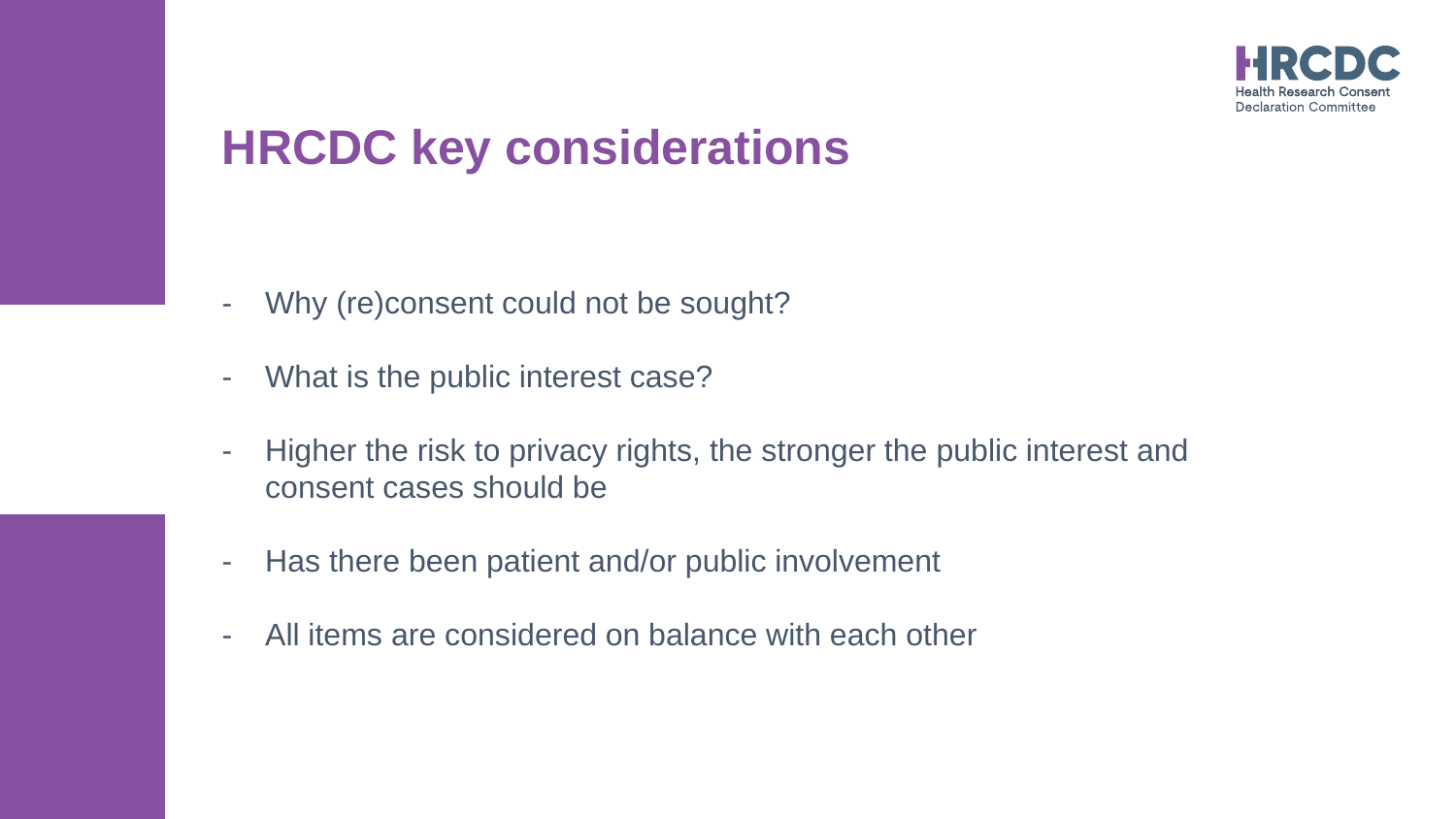

#### **Summary**

- Address all the Qs in the relevant sections
- Consider the perspective of the non-consented participant
- Build a strong ublic interest case
- The HRCDC are not an academic peer review group
- Jargon and complex language should be avoided so they can fully understand the project and need for a declaration.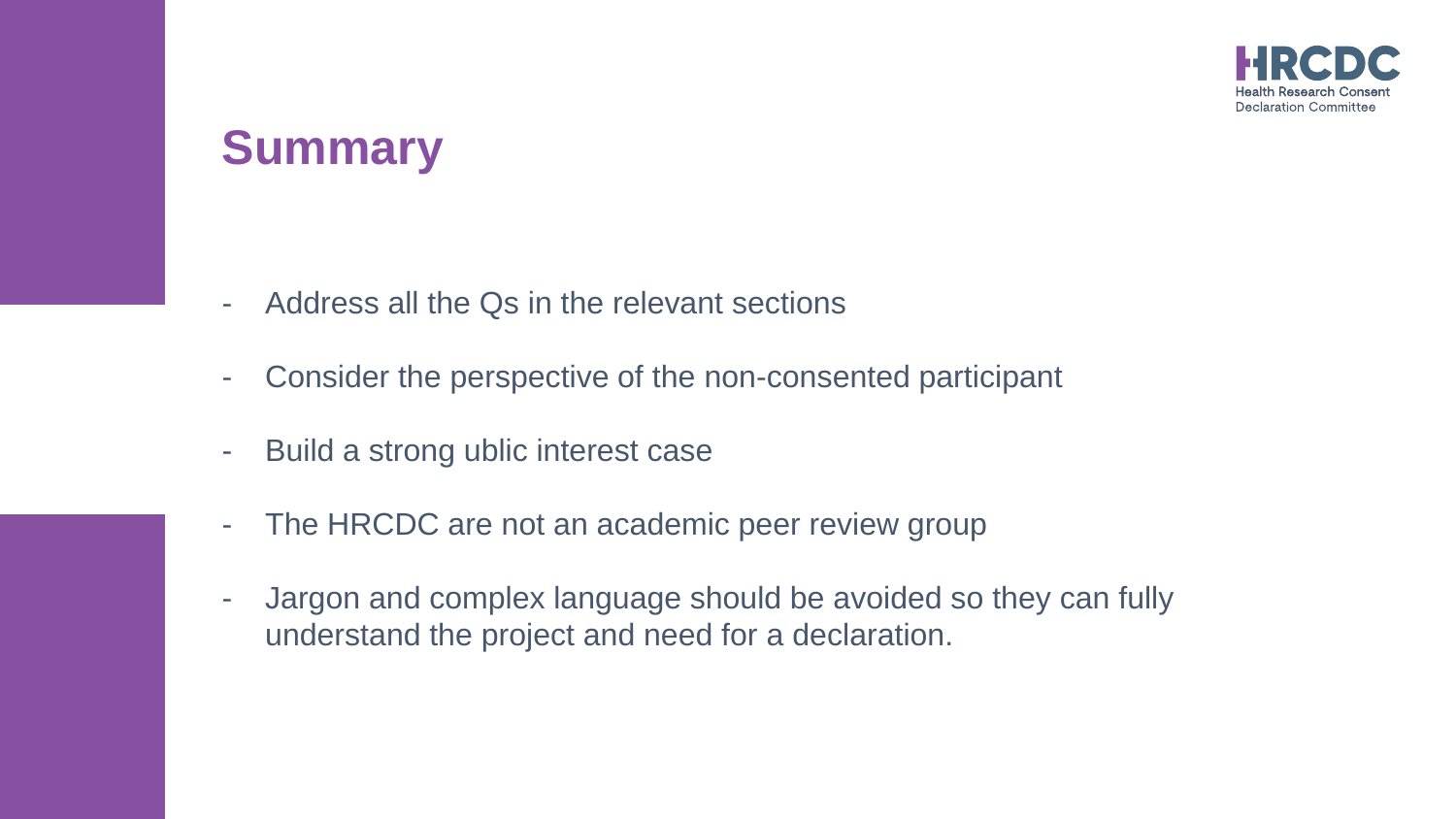

#### **DEADLINES: For Health Research that commenced prior to August 8th, 2018**

# JULY 7TH

• application pending, under the HRCDC make a decision

# July7th – Aug  $7<sup>th</sup>$

• applications will be considered, but maybe in breach of the Regs

# AUG 7<sup>IH</sup> • applications can not be considered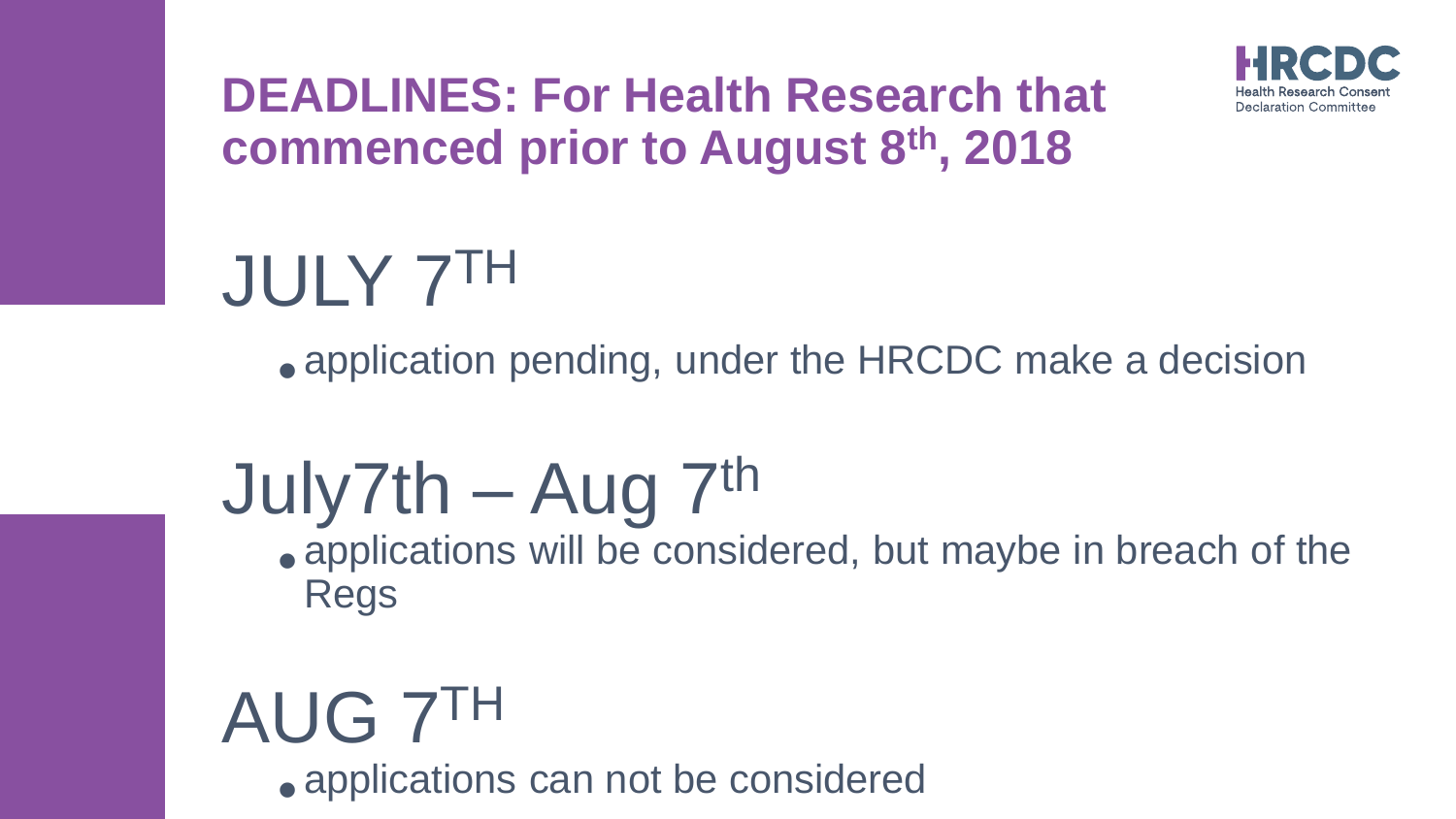### **Q & A**

- DISCLAIMER The Secretariat can not provide legal advice. Guidance and feedback is for information purposes only and should not be construed as legal advice. Only the Data Controller can predetermine whether a consent declaration is necessary.
- All GDPR queries should be directed to the DPO
- All consent queries should be discussed with appropriate authorities eg patient focus groups, RECs. <https://hrcdc.ie/guidance/>
- Anonymisation and Pseudonymisation [https://www.dataprotection.ie/en/guidance-landing/anonymisation-and](https://www.dataprotection.ie/en/guidance-landing/anonymisation-and-pseudonymisation)pseudonymisation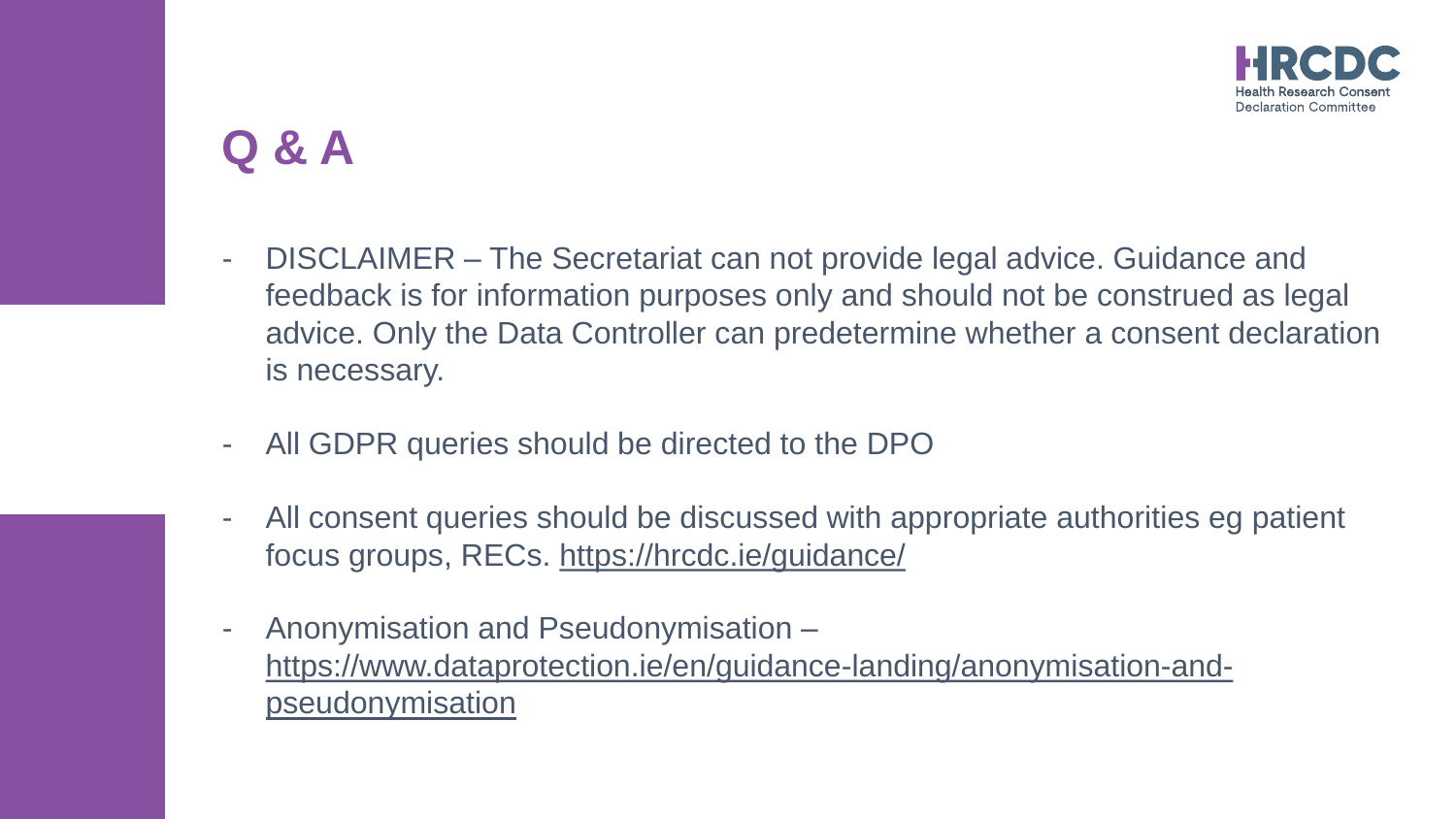### **Questions - From UCC**

## **Q1.**

- If researchers are working towards reconsenting all participants in a study to a GDPR-complaint consent form, but know that they will be unable to reconsent everyone by the 7th August 2019 (e.g. due to logistical reasons), what would you recommend they do?
- Can they suspend recruitment to the study until all re-consents have been obtained? Or do they need to apply to the HRCDC, even though they are aware they can obtain consent from all recruited participants in the next few months?

#### **A.**

- Researchers may be in breach if the study is continued without explicit consent, after Aug 7th

-Consider whether 'halting' the 'processing' of the current data will jeopardise the study, until explicit consent can be obtained;

-Consider what activity is being carried out that falls outside the current consent;

Recruitment may not need to be suspended - if the recruitment is seeking 'explicit' consent' of new recruits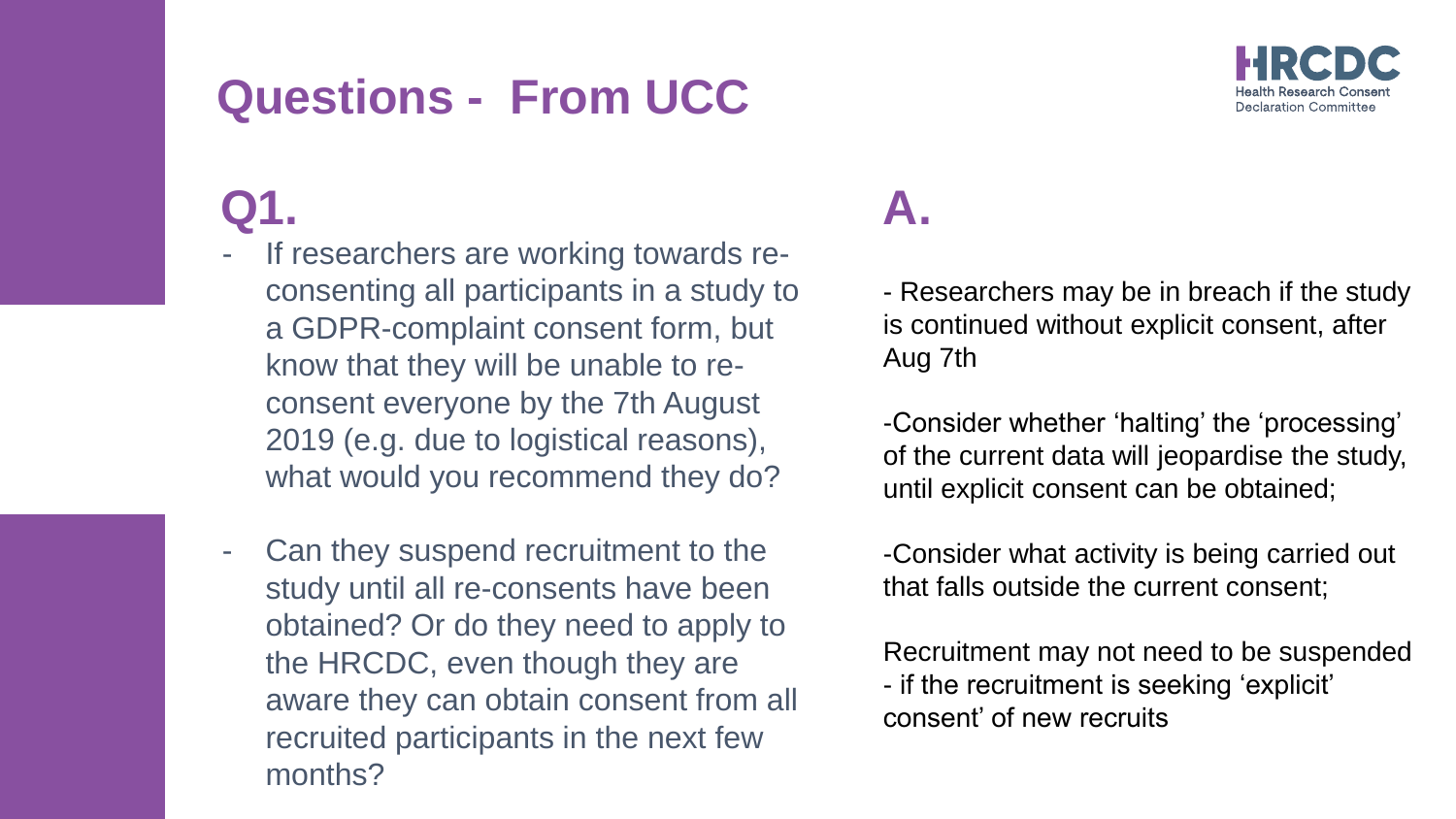#### **Questions - From UCC**



#### **Q2.**

A recap on the distinction between the data controller and the data processor(s) would be useful. Some researchers in UCC have collaborations with other groups in terms of data sharing, processing and storing samples etc., (in this instance, data/samples would be pseudonoymised before being shared); they aren't sure whether these other groups are joint data controllers or data processors.

#### **A.**

- Consult with DPO

- Data Controllers…. 'determines the purposes and means of the processing of personal data' (Art 4(7))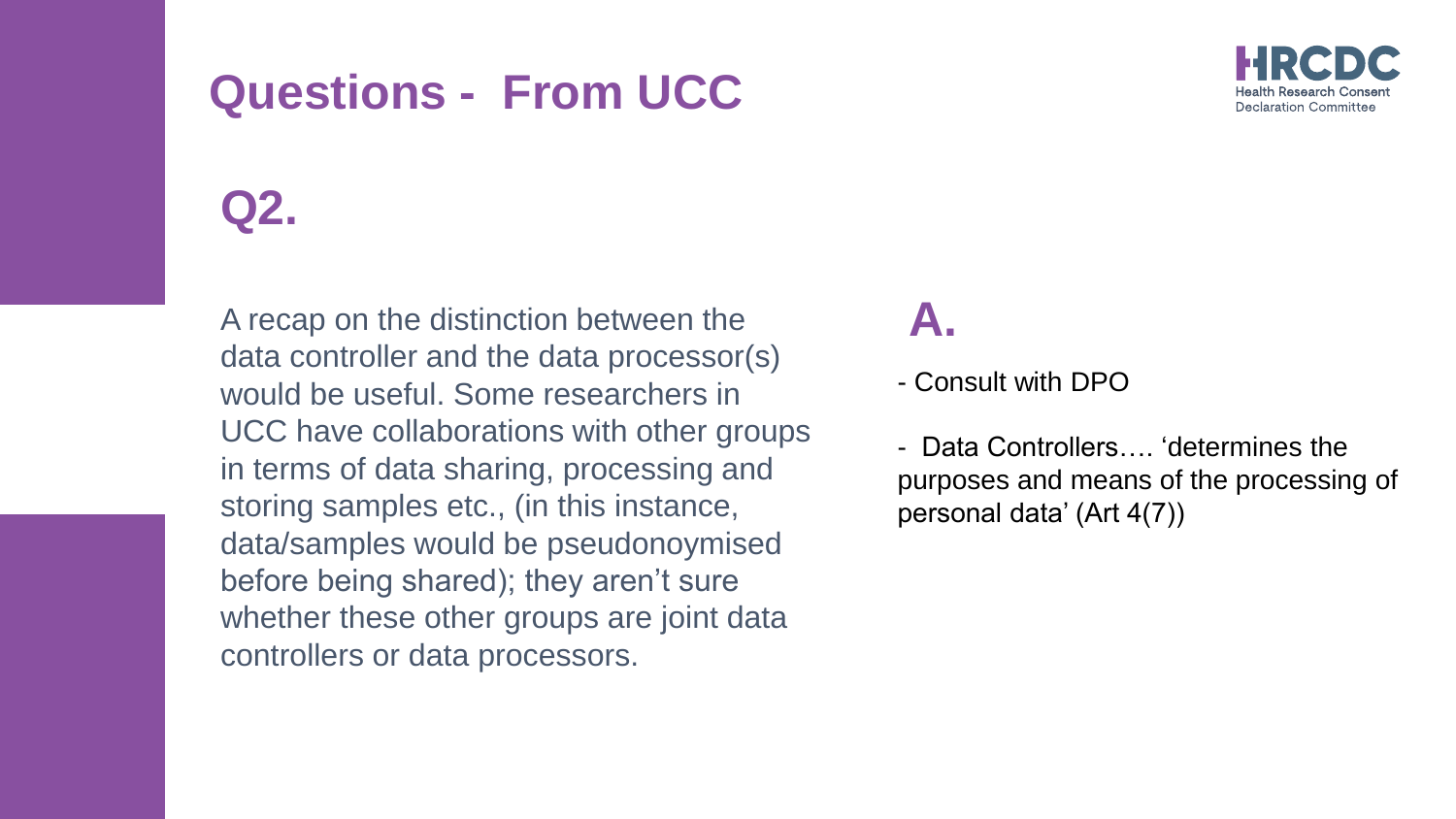[NOTE: https://ec.europa.eu/health/sites/health/files/files/eudralex/vol-1/dir\\_2001\\_20/dir\\_2001\\_20\\_en.pdf](https://ec.europa.eu/health/sites/health/files/files/eudralex/vol-1/dir_2001_20/dir_2001_20_en.pdf) [NOTE: https://edpb.europa.eu/sites/edpb/files/files/file1/edpb\\_opinionctrq\\_a\\_final\\_en.pdf](https://edpb.europa.eu/sites/edpb/files/files/file1/edpb_opinionctrq_a_final_en.pdf)

#### **Questions - From UCC Q3 a a.**

If you do not submit to the HRCDC by the 7th July, and are not in compliance with the HRR 2018/GDPR, but you have a legal obligation to store the data as per the Clinical Trials Directive 2001, what should you do with the data?

#### **b.**

Where the HRR might conflict with other data retention policies (e.g. UCC policies), does HRR take precedence?

- 'Clinical Trials' (as defined in CTD 2001) falls outside the scope of the Health Research Regulations.
	- -Consider what was covered in the consent/information leaflets;
	- Consider whether secondary use of Clinical Data was consented for;
- A Declaration maybe required, if consent was not and can not be obtained for health research
- See '**Notes**' above
- Context important
- **b.**
- The HRR does not prescribe specific data retention practices
- The HRR require Safeguards including GDPR standards of retention of data
- UCC Policies should be in line with GDPR data retention requirements
- No conflict should arise
- Consult with DPO

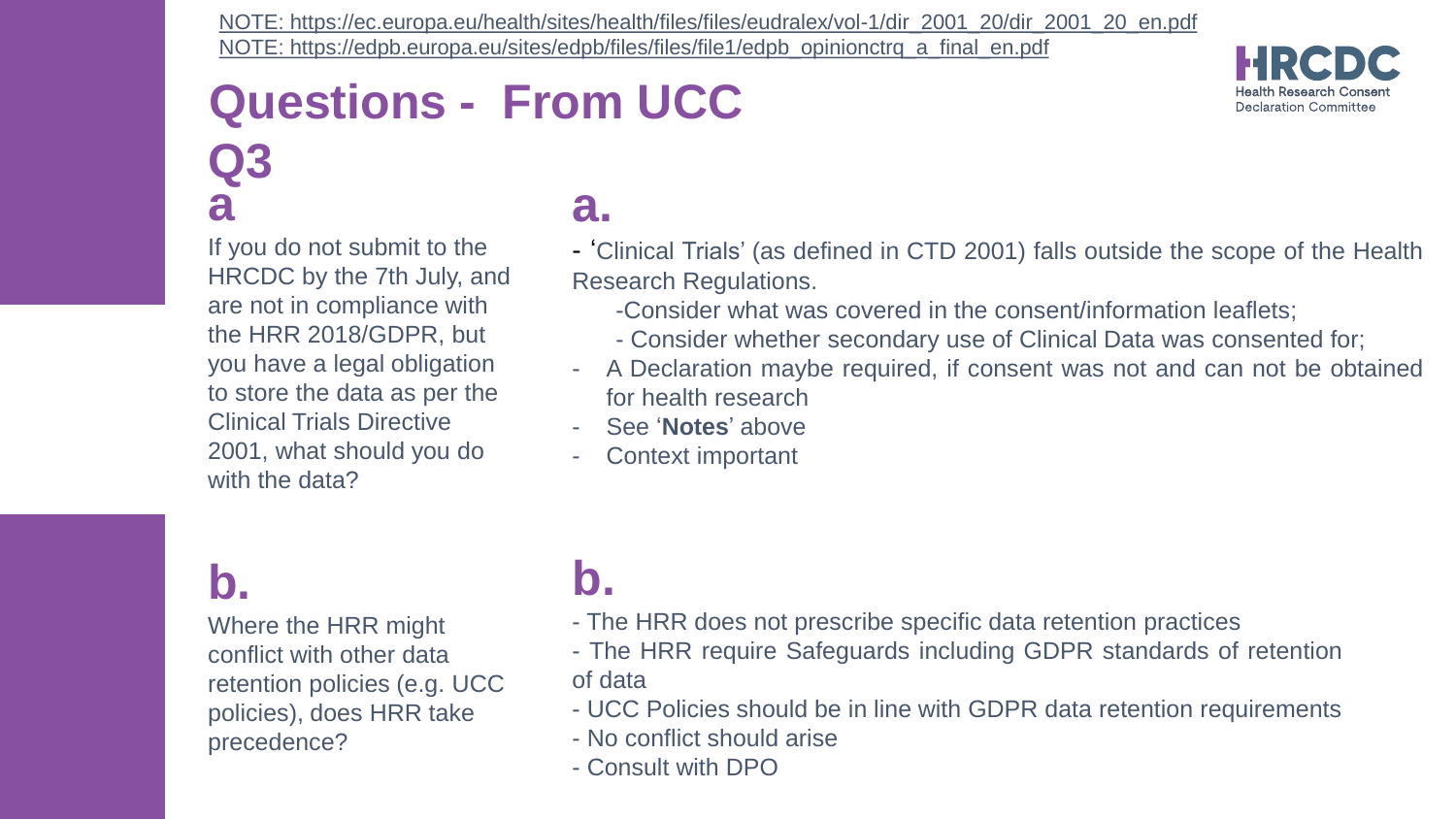

# **Questions - From UCC Q4.**

How specific does consent for storing samples/data for future research have to be?

#### **A.**

- Participants should be informed about the storage and retention of their data/samples,
- Data Controllers should taking into account GDPR data retention compliance
- There is no right or wrong answer so long as the information is 'unambiguous' and 'needs must' approach
- Broad consent is acceptable i.e. A Broad scope of use is acceptable, provided it is clear and unambiguous
- Future proofing is good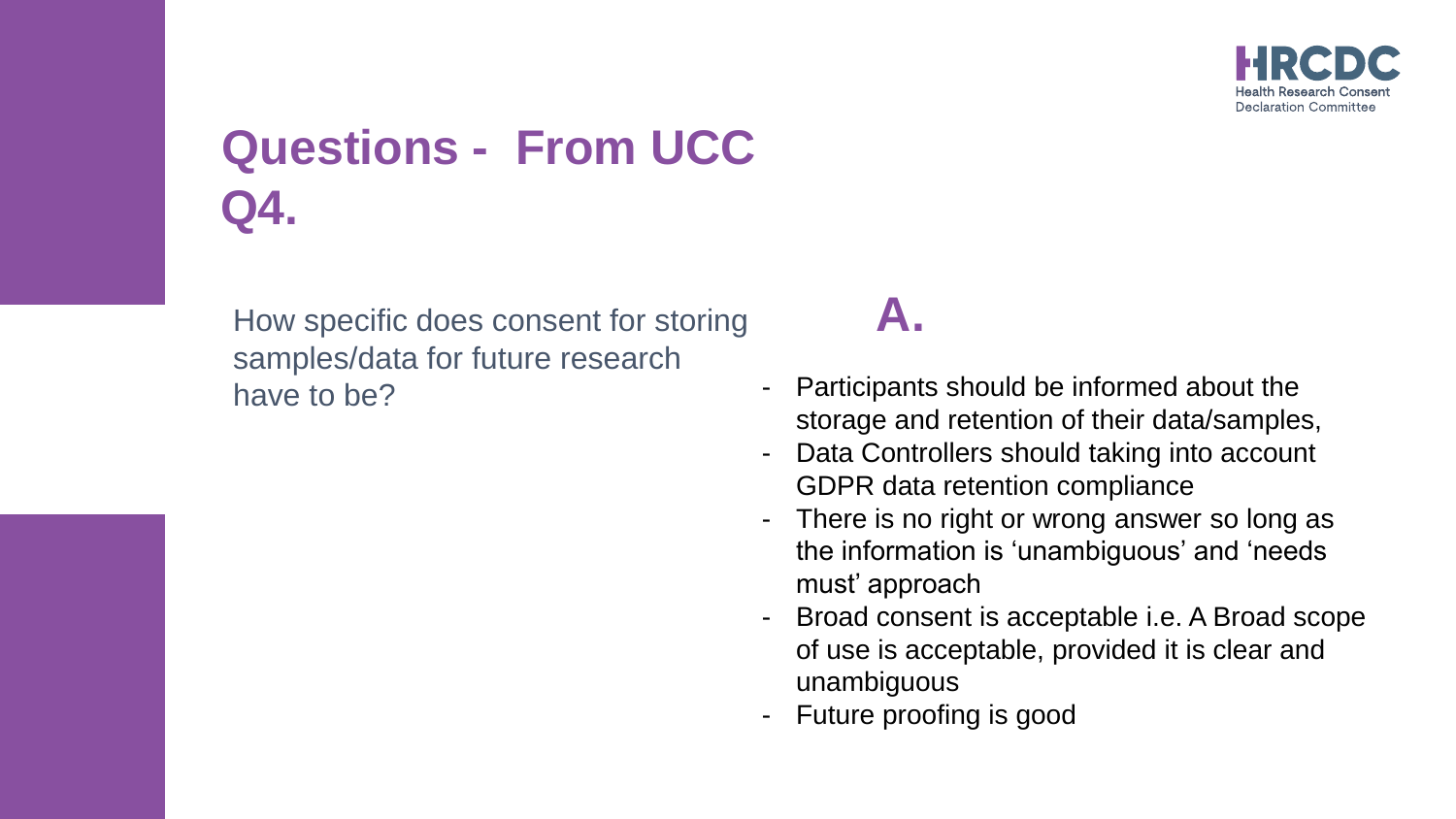

# **Questions - From UCC Q5.**

We have had a lot of queries around the requirement of explicit consent for retrospective chart reviews, can you please discuss this and provide information on when an update on this can be expected?

## **A.**

Requirement for explicit consent has been deferred for Retrospective chart reviews carried out by a data controller's

- i) health practitioner; and
- ii) employee; and
- iii) affiliated students

#### <https://hrcdc.ie/retrospective-chart-reviews/>